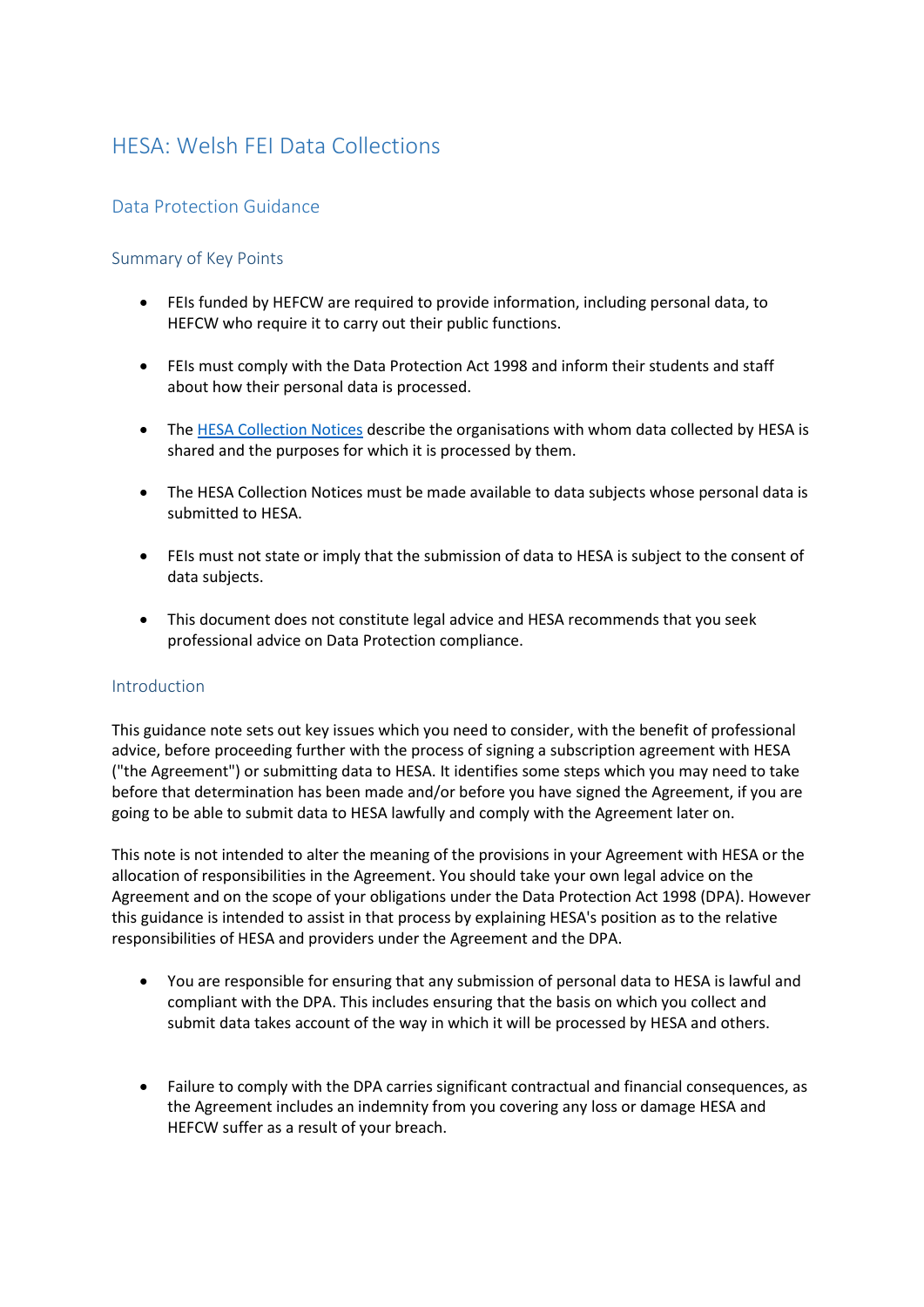• In addition, breaches of the DPA can result in sanctions being imposed by the Information Commissioner, who has power to impose fines of up to £500,000.

This means that you need to understand how your submission of data to HESA fits into the legal framework and be able to communicate clearly with your data subjects about this. This is explored below in this guidance document, and it is essential that you read this in full.

## Reason for providing this guidance

Data protection compliance is of central importance to HESA's business and its ability to fulfil its agreements with its customers. This includes its agreements for the collection and processing of data which is requested for the purposes of statutory duties on central government, higher education funding and regulatory bodies and higher education providers. Any concerns about HESA's handling of data or the basis on which data is passed to HESA by providers is likely to have a very significant adverse impact on HESA's ability to collect data in future and therefore on its ability to sustain its operations.

The legal basis on which HESA collects and shares data is affected by a number of factors which are determined by the organisations from which data is collected and which are not under HESA's direct control. The Agreement between HESA and Welsh FEIs which sets out the basis on which data is supplied by you to HESA will set out a number of requirements on you ("the provider"). Some of the steps needed to comply with those requirements may need to be taken by you before you have signed the Agreement with HESA.

The purpose of this note is therefore to provide guidance on the meaning and purpose of some of those requirements, in order to maximise your understanding of these requirements and their practical implications and thereby reduce as far as possible the risks of data protection breaches affecting HESA's data collections. This note is being circulated prior to the Agreement itself to enable you to take action within an appropriate timescale to ensure compliance with the fair processing requirements, in particular:

- ensuring you have a clear understanding of the legal grounds on which you are processing data,
- amending your fair processing policies and notices,
- notifying students of those amendments.

#### The Agreement: general requirement as to data protection compliance

The Agreement contains over-arching obligations on providers and HESA to:

- Comply with the DPA
- Assist each other in complying with the DPA

These are backed by a specific contractual warranty from the provider as to their DPA compliance and an associated indemnity from the provider to cover any losses suffered by HESA or HEFCW as a consequence of breach of the DPA. There is also a specific requirement for you to reimburse HESA for any legal costs incurred in taking advice on any potential or actual DPA breach which you identify in relation to your provision of data to HESA.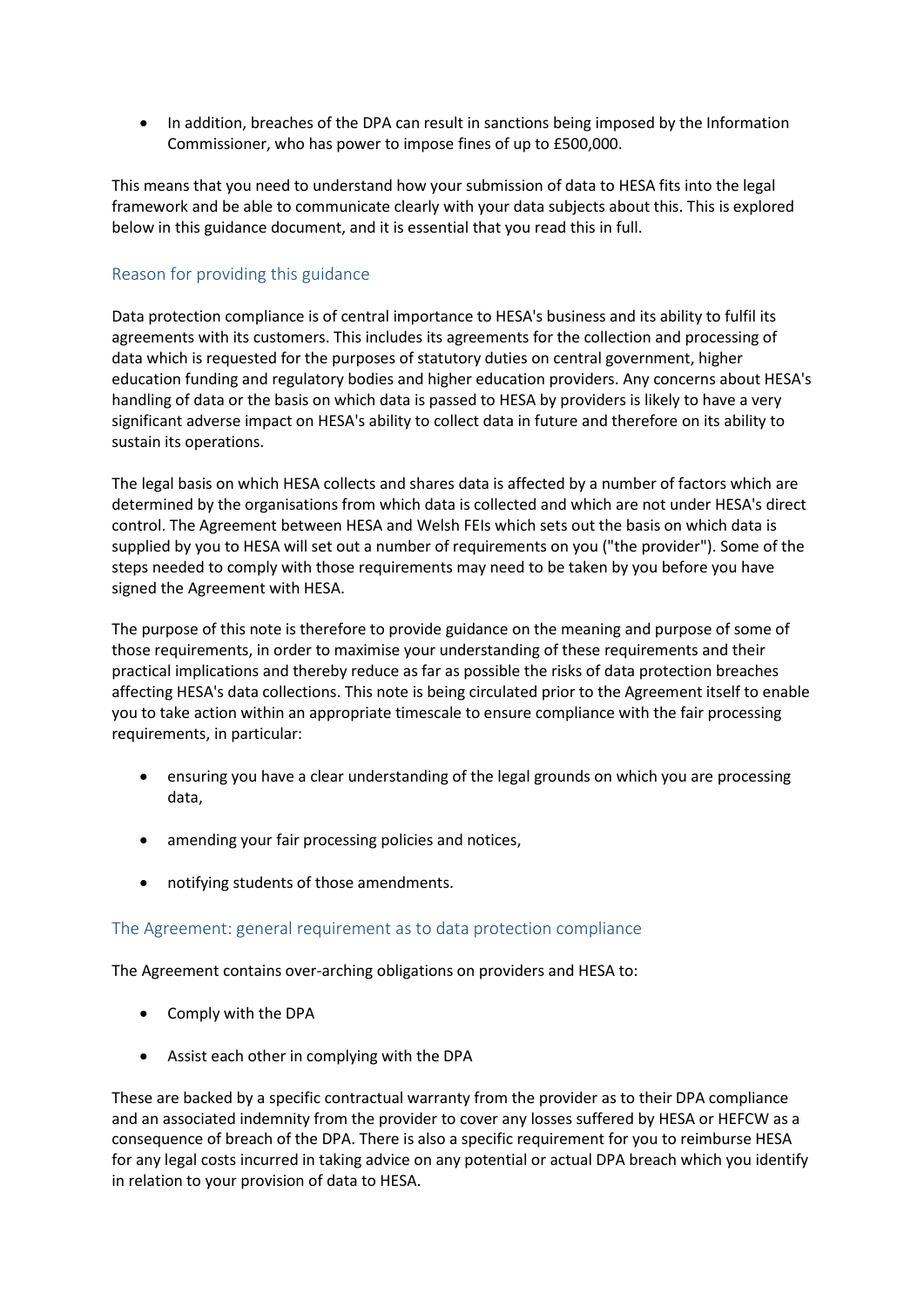While more detailed obligations relevant to data protection compliance and confidentiality will also be specified in the Agreement it is essential that providers carry out their own thorough review of the data protection implications of collecting and passing data to HESA as provided for in the Agreement.

If data is processed in breach of the Act, it is often not possible to "correct" the breaches after the event i.e. a breach in the process used to collect the data may make it impossible for HESA to lawfully receive and use the data. Due to the warranty and indemnity provisions mentioned above, this may have a significant financial impact on you.

In addition, failure to submit data to HESA may have an impact on your relationship with HEFCW (as submitting data is a condition of your funding agreement with HEFCW). In the future (from 2017) it would be likely to affect your ability to have a fee and access plan approved and therefore your ability to charge particular fees, as the requirements for fee and access plans will include illustrating that the provider can meet all the necessary data capture and reporting requirements for HEFCW. Therefore you should identify and implement any actions or decisions required to ensure complete compliance with the Act before you sign the Agreement and before you pass any data to HESA. If providers delay in taking and implementing professional advice on data protection requirements this may result in a provider not being able to submit data to HESA and/or facing significant liabilities under the Agreement or termination of the Agreement.

#### Fair processing requirements

The Act requires the processing of any personal data to be "fair". It provides that processing will not be fair unless data subjects are notified of the identity of the data controller, the purpose or purposes for which the data are intended to be processed, and any further information which is necessary, having regard to the specific circumstances in which the data are or are to be processed, to enable processing in respect of the data subject to be fair. That information should either be given directly to the data subject or made readily available to them, and this should happen before the processing takes place. Where the processing to be done includes passing the information to a third party, fairness will require this to be made clear, and will usually mean identifying the third party and explaining the purpose(s) for which they will receive/use the information.

The Agreement will set out some specific provisions to help ensure that providers comply with these fairness requirements. This note sets out some guidance on the steps which HESA considers should be taken by providers in order to comply with those provisions and ensure that the passing of data to HESA for the purposes of its Collection and its subsequent use by HESA and others is "fair" as defined by the Act and the Information Commissioner.

The wording of your organisation's fair processing notices and the way in which information is brought to the attention of your students are issues for the organisation, taking into account the nature of all the data which you collect, use and pass to third parties and the profile of your student body. The guidance below relates only to notice of your submission of personal data to HESA.

## Contents of your fair processing notices

In this document, "fair processing notice" ("FPN") refers to the notice or policy in which you explain to students the nature of the information you collect and hold about them and how this will be used. "HESA Collection Notices" refers to HESA's FPNs which are accessible through the link below.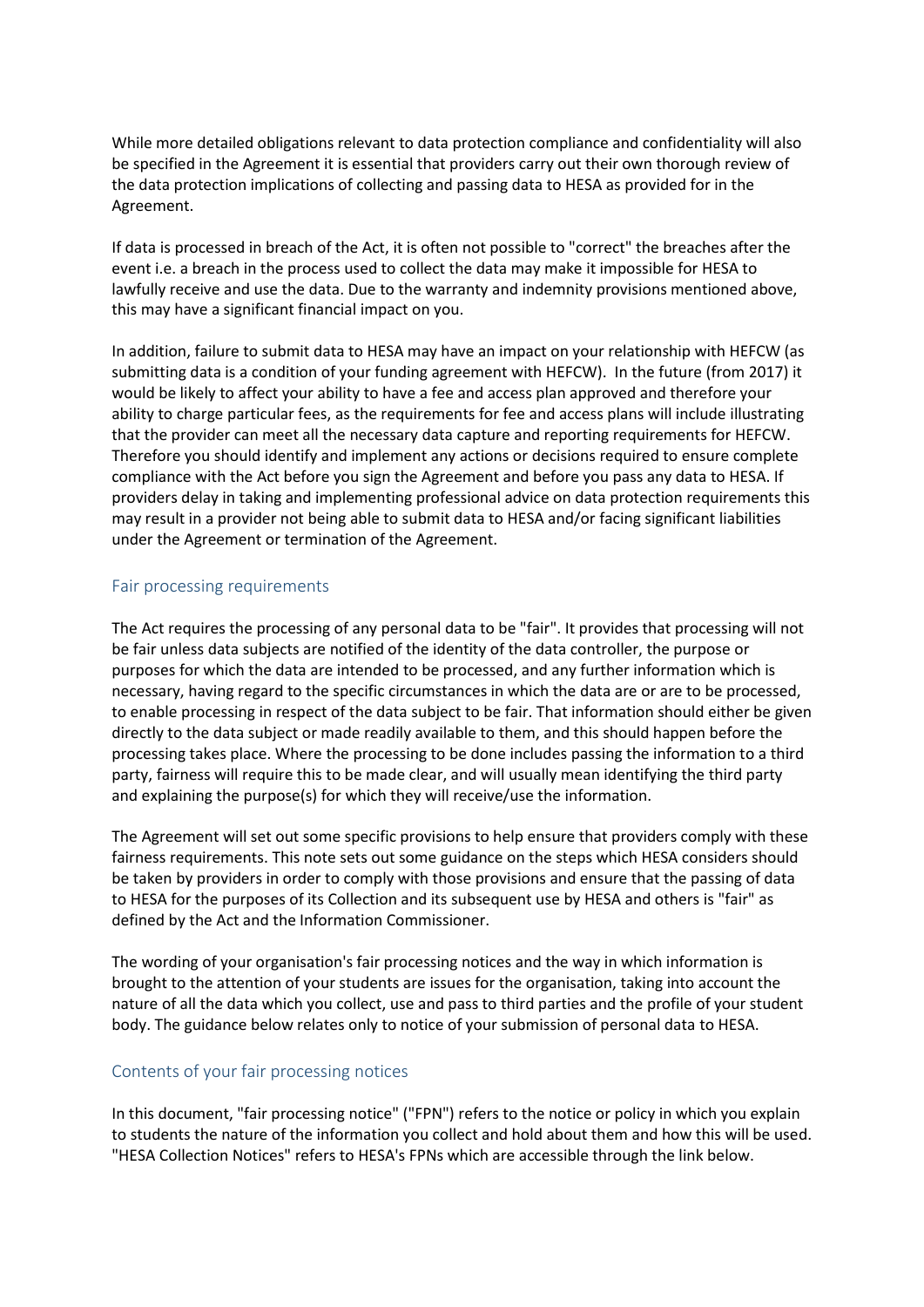HESA considers that, in order to comply with the Act, the FPN should contain the following information:

- Your intention to pass personal data to HESA should be explicitly stated, giving HESA's full name (Higher Education Statistics Agency).
- The data submitted will include sensitive personal data as well as personal data and that the basis for processing this data is set out in HESA's Collection Notices.
- The nature of the purposes for which HESA uses data should be given in summary/overview
- Access to the complete, unamended text of the relevant HESA Collection Notice must be provided. This means either reproducing the whole of the text within the body of your FPN or providing a direct, clickable link to each of the relevant HESA Collection Notices on HESA's website. Those links are available on this page:<http://www.hesa.ac.uk/fpn>

It is for the provider to decide how/to what extent its FPN should explain the legal basis for the collection, sharing and use of the data. **However it is essential that the FPN does not, either expressly or impliedly, indicate that the transfer of data to HESA or its use by HESA (including onward use by third parties) is based on/dependent on/subject to the consent of the data subject.**  This applies to both personal data and sensitive personal data.

This is because consent is revocable at a later date. Therefore reliance on consent to justify our processing would place us at very significant risk in terms of our ability to collect and deliver comprehensive datasets to meet the requirements of government and other users. HESA does not rely on consent as the basis for other collections of student and staff data.

HESA's collection and use of both personal data and sensitive personal data as described in the HESA Collection Notices is justified by reference to other provisions of the DPA, without the need to rely on consent in either Schedule 2 or Schedule 3. These provisions include paragraphs 3 and 6 of Schedule 2, paragraph 9 of Schedule 3 and paragraph 10 of Schedule 3 together with paragraph 9 of the Schedule to the Data Protection (Processing of Sensitive Personal Data) Order 2000 [SI 2000/417].

You should therefore carefully review your FPNs in light of this guidance to ensure that they include or give access to the full text of HESA's Collection Notices and that they are consistent with the position set out in this guidance note. This means reviewing both the parts of the FPNs which deal explicitly with HESA/the data to be provided under the Agreement and any generally-applicable sections of the FPNs which refer to the status of the document, the basis on which data is provided or what students should do if they have concerns about the use of their data.

In HESA's view, as soon as data is submitted by you to HESA (including for initial quality assurance purposes, prior to the final data submission) HESA becomes a data controller in common with you (the provider) in respect of all data submitted.

## Communicating about changes to FPNs

Providers should carefully consider the nature and extent of the changes required to their FPNs in light of their proposed data submission to HESA and the steps to be taken to bring those changes to the attention of students. This will obviously be particularly important for organisations which will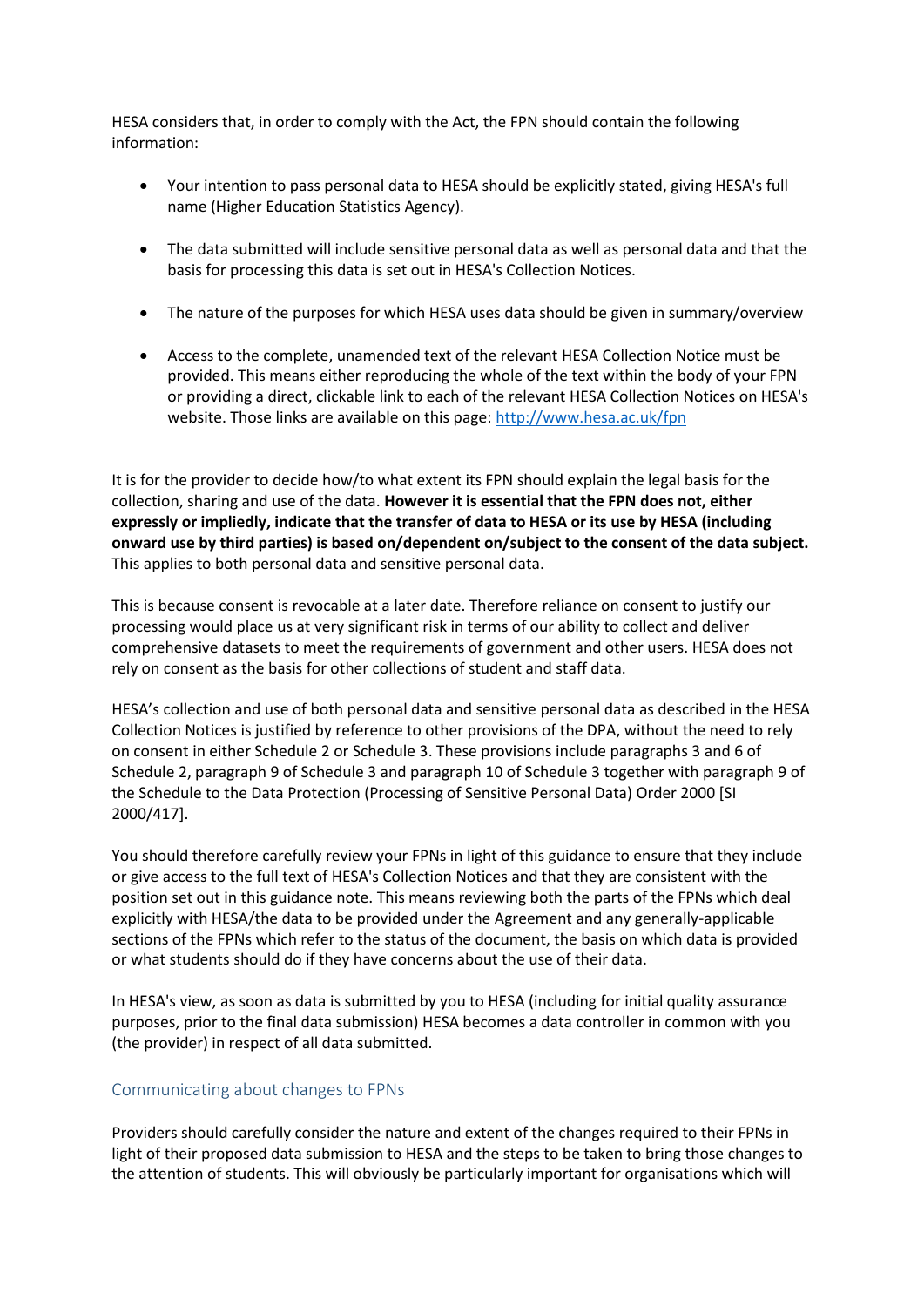be submitting personal data to HESA for the first time. However it may also be relevant to organisations who have previously submitted data to HESA where the scope of the data collected or the purposes for which it was to be used might have been different. As a minimum, you must at least actively consider whether your FPNs require amendment, taking professional advice on the legal basis for your data submission and the nature of the steps required to ensure fair and lawful processing.

Where changes are being made to your FPN, the following points should be taken into account:

- HESA considers that in order to comply with the requirement for fair processing, providers' own FPNs which refer to the planned sharing of data with HESA and the links to HESA's own FPNs should be made available to students an appropriate period in advance of the collection of the data. It is your responsibility to allow sufficient time to take legal advice and manage any risks appropriately, including taking and acting on advice as to when notice should be given prior to collection of the data in order to comply with the fairness requirements in the DPA. This is likely to mean taking some steps with regard to notifying FPN amendments prior to the signature of the Agreement;
- Any changes to your FPN in order to describe the intended submission of data to HESA should be notified to students in the following ways:
	- o For new students, i.e. those providing data to the provider organisation at the commencement of a course of study, the provider FPN should be made readily available to the student before or at the point that the data is collected;
	- $\circ$  In relation to current students (i.e. those still undertaking courses at the provider organisation) whose data has already been collected by the provider organisation, appropriate steps should be taken to notify the students of the change in the FPN and to encourage them to read your amended FPN;
	- o In relation to any former students who are no longer undertaking courses of study at the provider organisation but whose data will or may still be passed to HESA within the collection, again appropriate steps should be taken to notify the individuals of the change in the FPN and to encourage them to read your amended FPN.
- What constitutes "appropriate steps" will depend on the circumstances, including the extent of the changes to your FPN, the extent to which the sharing of data with HESA on the basis referred to above represents a departure from previous practice for the organisation, the profile of your student body and their access to particular forms of communication and the extent to which you have contact details for former students.

## Areas of particular risk

The following represent particular risk factors with regard to the collection of data and your ability to achieve fair processing in relation to the Collection:

 Where significant changes are required to your existing FPN in order for it to comply with the requirements above, this is likely to affect the extent of the steps required to bring the change to the notice of those who have already provided the relevant data to your organisation. Examples of significant changes would be: